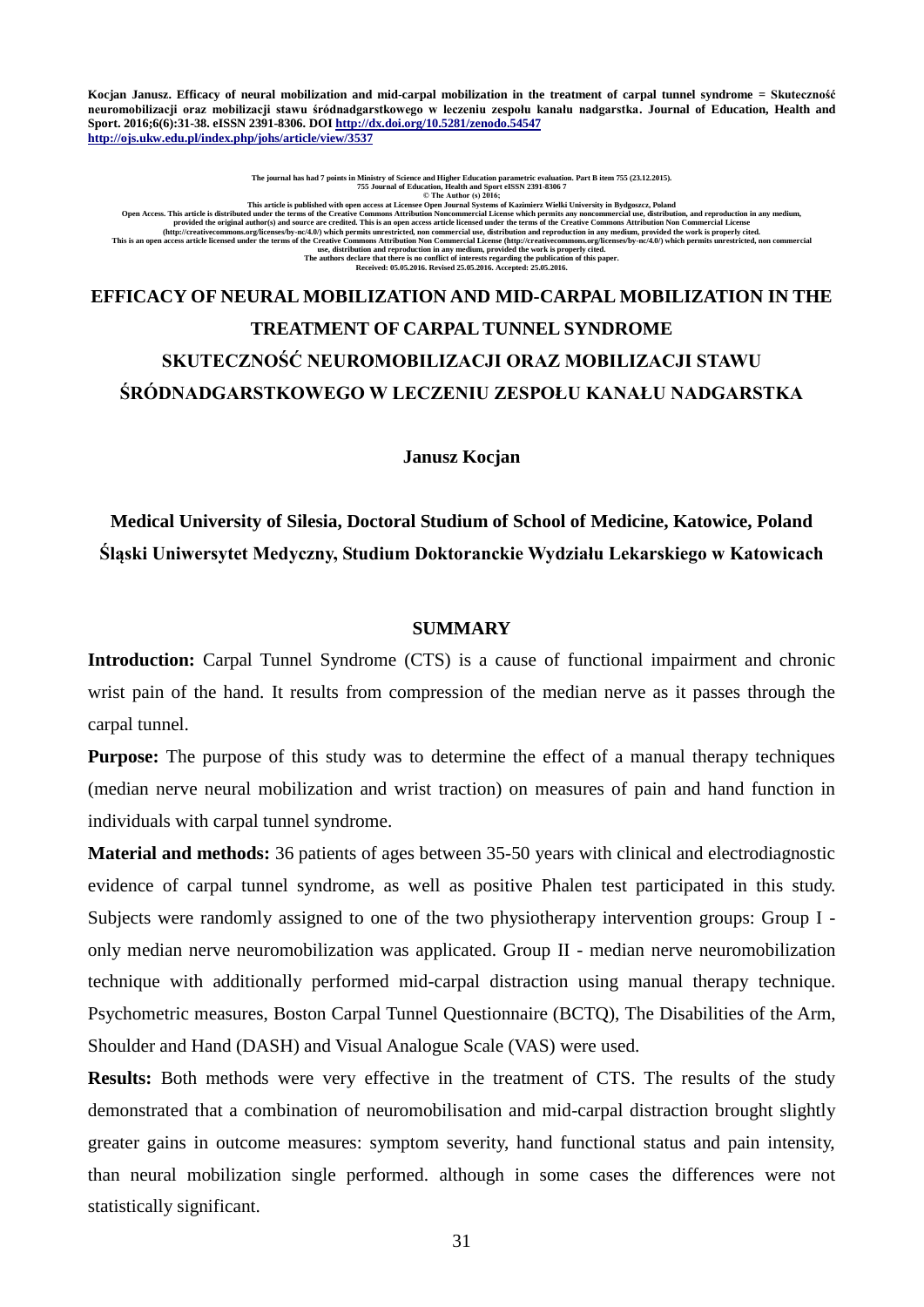**Conclusions:** It is concluded that the combination of these two techniques may be effective in the treatment of CTS, especially in second degree of CTS where patients have persistent numbness in the area supplied by the median nerve. However, further clinical studies are needed.

**Key words:** carpal tunnel syndrome, neural mobilization, mid-carpal distraction.

### **INTRODUCTION**

Carpal tunnel syndrome (CTS) is a constellation of signs and symptoms resulting from compression of the median nerve at the wrist, what lead to considerable discomfort and pain, limitation of activities of daily living, loss of sleep and work disability [1]. Combination of clinical findings with electrodiagnostic study is the most valid way of CTS diagnosing [2].

There are several possible causes of carpal tunnel syndrome, but most cases are idiopathic [3]. The cause of compression of the median nerve at the carpal tunnel is the result of a discrepancy between the volume of the contents of the canal and its relative size. Normal pressure of the carpal tunnel has been defined as a range of 2–10 mm, and wrist flexion increases this pressure 8-fold, while extension increases it 10-fold [4]. Repetitive flexion and extension in the wrist significantly increase the fluid pressure in the tunnel through thickening of the synovial tissue that lines the tendons within the carpal tunnel [5].

The median nerve can usually move up to approximately 9.6 mm to allow the wrist to flexion, and to a lesser extent during extension. Long-term compression of the median nerve can inhibit nerve gliding, which may lead to injury and scarring. When scarring occurs, the nerve will adhere to the tissue around it and become locked into a fixed position, so that less movement is apparent [6]. The primary aim of the neural mobilization is a restoring the dynamic balance between the relative movement of neural tissues and surrounding mechanical interfaces, thereby allowing reduced intrinsic pressures on the neural tissue and thus promoting optimum physiologic function [7]. Findings from previous studies support the use of traction/distraction manual therapy technique to decrease intra-articular pressure [8].

## **PURPOSE OF THE STUDY**

The purpose of this study was to determine the effect of a manual therapy techniques (median nerve neural mobilization and wrist traction) on measures of pain and hand function in individuals with carpal tunnel syndrome. Hypothetically, individuals receiving a neural mobilization technique to stress the median nerve with wrist traction to decrease carpal tunnel pressure would demonstrate greater improvements in clinical pain and hand function, than those receiving only a neural technique.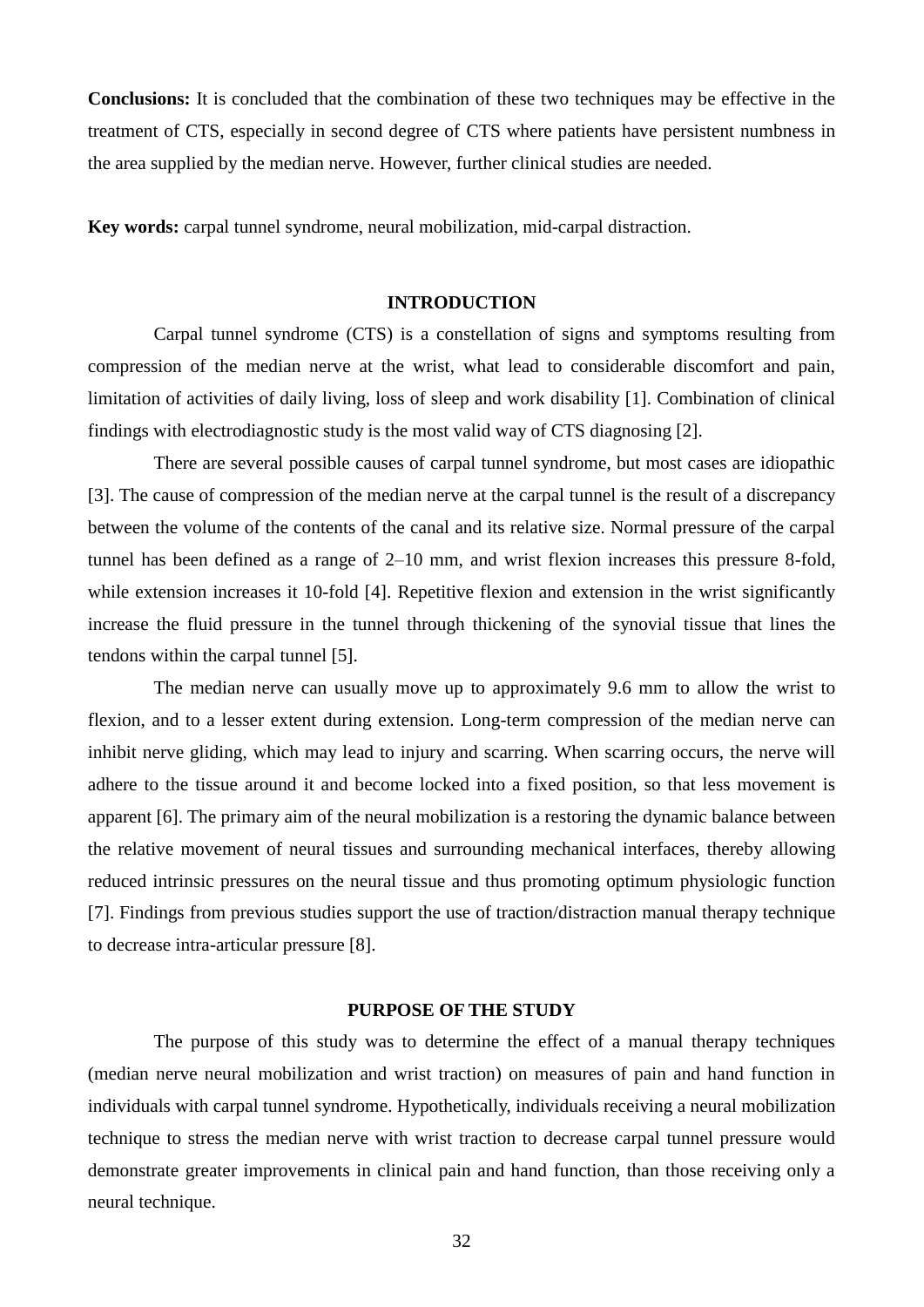#### **MATERIAL AND METHODS**

36 patients (46 hands being analyzed) of ages between 35-50 years with clinical and electrodiagnostic evidence of carpal tunnel syndrome were randomly assigned to one of the two physiotherapy intervention groups:

Group I (n=18, % females; mean age: ): only median nerve neuromobilisation technique based on upper limb tension test (ULTT1) was performed.

Group II (n=18, % females; mean age: ): median nerve neuromobilisation technique based on upper limb tension test (ULTT1). Additionally mid-carpal distraction using manual therapy technique were performed.

In patients with a two-handed CTS, clinical symptoms and efficacy of rehabilitation was evaluated in both hands, however, one of the hands was included to group I, second hand was undergoing to intervention assigned to the group II. All patients were also instructed to do selfmobilisation of the median nerve as home exercise. They were asked to place their hand flat on a wall with fingers pointing backwards, elbow stretched, and shoulder lowered (kept down by the other hand) and if possible flex the head away from the arm for approximately 20 seconds. This exercise were performed once a day.

The CTS for each patient was classified as one of three stages: mild, moderate, or severe. There were no differences between groups due to age, sex, time since CTS diagnosis. There was no evidence of muscle wasting or diminished grip strength in any of the patients. Criteria of exclusion included: presence of metabolic disorders (Diabetes mellitus, Thyroid disease), Rheumatoid Arthritis, cervical radiculopathy, pregnancy, peripheral neuropathy, and history of steroid injection to carpal tunnel.

Sequence for Median Nerve Neuromobilisation were as follows: shoulder depression and abduction (110º), wrist extension, supination, shoulder lateral rotation, elbow extension, neck lateral bending to opposite side. A technique includes 3 sets of 10 repetitions in each set, at a moderate pace and a 3 second hold at the final stretched position were utilized. In case of Mid-Carpal distraction, the stabilizing hand was placed over the styloid processes and the mobilizing hand was placed over the distal carpal row. Distraction was imparted using the mobilizing hand, maintained by 20 second and repeated 10 times.

# **Measures**

Following questionnaires were used in this study:

**1. Boston Carpal Tunnel Questionnaire (BCTQ)** - is a self-applied measure that has been developed specifically for patients with CTS. It has two distinct scales, the Symptom Severity Scale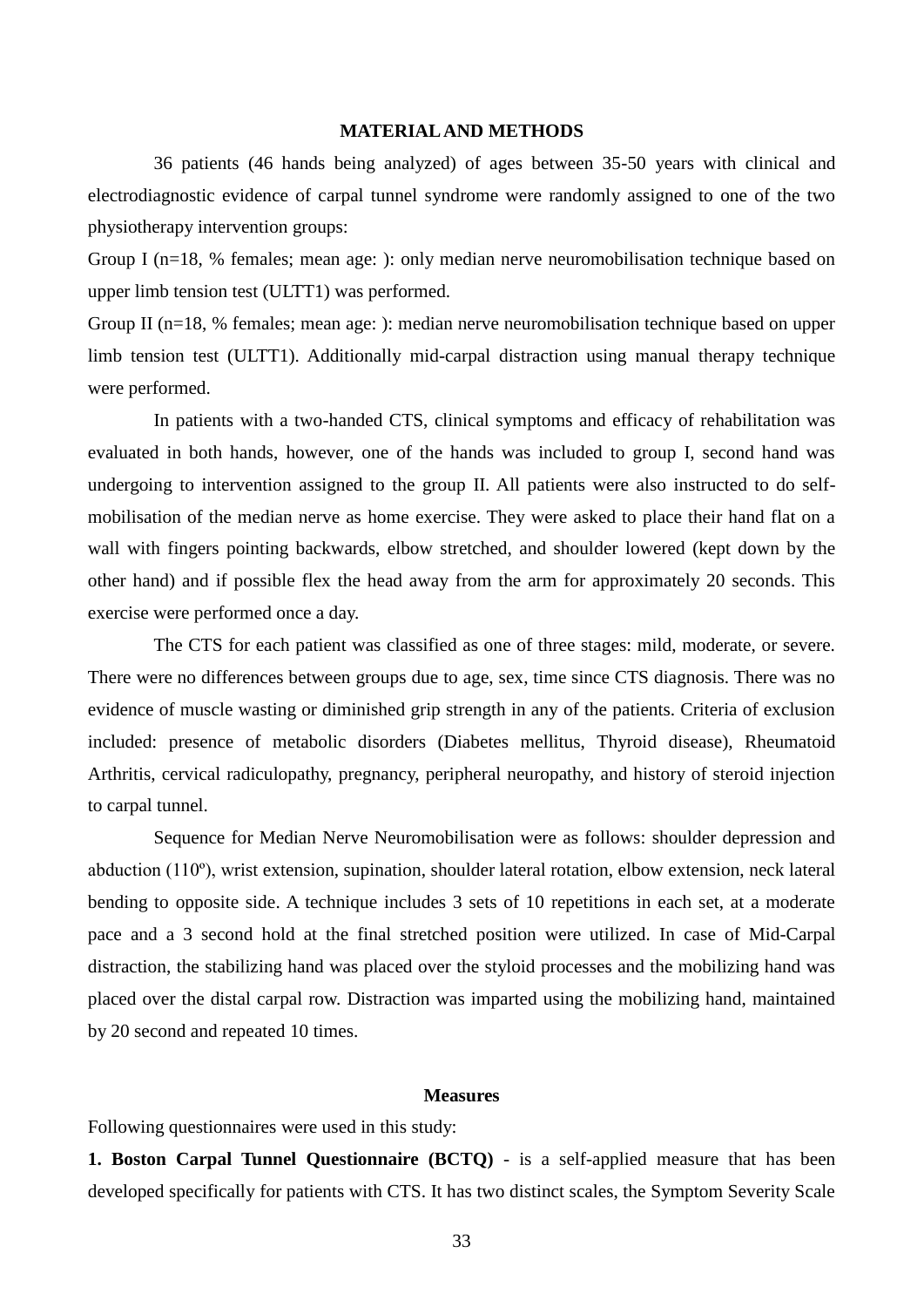(SSS) which has 11 questions and uses a five-point rating scale and the Functional Status Scale (FSS) containing 8 items which have to be rated for degree of difficulty on a five-point scale. Each scale generates a final score (sum of individual scores divided by number of items) which ranges from 1 to 5, with a higher score indicating greater disability. In case of a patient with bilateral CTS, two questionnaires were applied, one for each hand [9,10].

**2.The Disabilities of the Arm, Shoulder and Hand (DASH)** - was developed by the American Academy of Orthopedic Surgeons as a region-specific instrument for measuring upper-extremity disability and symptoms. The main part of the DASH is a 30-item disability/symptom scale concerning the patient's health status. The items ask about the degree of difficulty in performing different physical activities because of the arm, shoulder, or hand problem (21 items), the severity of each of the symptoms of pain, activity-related pain, tingling, weakness and stiffness (5 items), as well as the problem's impact on social activities, work, sleep, and self-image (4 items). Each item has 5 response choices, ranging from "no difficulty or no symptom" to "unable to perform activity or very severe symptom", and is scored on a 1- to 5-point scale. The scores for all items are then used to calculate a scale score ranging from 0 (no disability) to 100 (severe disability). The score for the disability/symptom scale is called the DASH score [11].

**3.Visual Analogue Scale (VAS) -** originated from continuous visual analog scales developed in the field of psychology to measure well-being. It is often used in epidemiologic and clinical research to measure the intensity or frequency of various symptom such as pain intensity. The most simple VAS is a straight horizontal line of fixed length, usually 100 mm. The ends are defined as the extreme limits of the pain. A higher score indicates greater pain intensity [12].

#### **Statistical analysis**

Each subject was evaluated at the 0 day (baseline data) and on 21st day (after end of rehabilitation. Obtained data were analyzed using the Statistica StatSoft version 10.0. Comparisons between mean scores were conducted using the non-parametric Wilcoxon signed-rank test. In case of qualitative (binary) variables McNemar test were used. Statistical significance was set at P<0,05.

#### **RESULTS**

Clinical characteristics of both groups is presented in table 1. The data from the BCTQ, DASH and VAS scale measured before as well as after physiotherapy intervention were shown in table 2.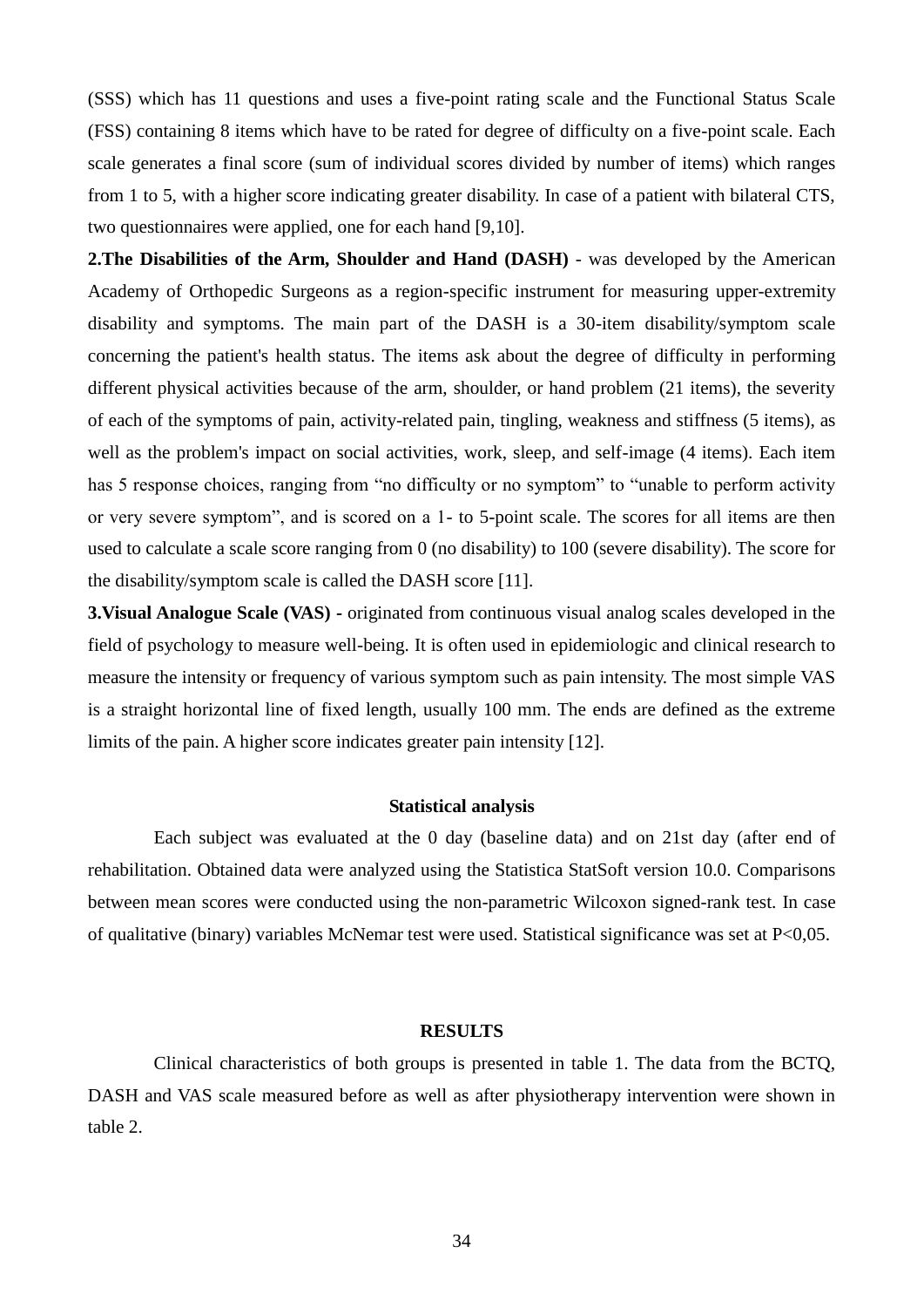| <b>Variables</b>                             | <b>Group I</b><br>$n=18$ | <b>Group II</b><br>$n=18$ | <b>Differences</b><br>p value |
|----------------------------------------------|--------------------------|---------------------------|-------------------------------|
| Dominant hand:                               |                          |                           |                               |
| right                                        | 16                       | 17                        |                               |
| left                                         | 2                        | 1                         | 0,958                         |
| Total number of wrists                       | 23                       | 23                        | 0,713                         |
| Duration of CTS in months<br>$(Mean \pm SD)$ | $8,6 \pm 3,1$            | $9,5\pm3,4$               | 0,425                         |
| Work:<br>manual labor<br>menatl labor        | 12<br>6                  | 13<br>5                   | 0,885                         |
| tingling                                     | 18                       | 15                        | 0,459                         |
| Morning stiffness                            | 11                       | 12                        | 0,937                         |
| Weakness of sensation                        | 10                       | 10                        | 1,000                         |

**Table 1. Clinical characteristics of samples and level of differences between groups**

**Table 2. BCTQ, DASH and VAS: descriptive statistics and level of differences (p) before and after physiotherapy intervention**

|                   | <b>Group I</b>  |                 |              | <b>Group II</b> |                |          |
|-------------------|-----------------|-----------------|--------------|-----------------|----------------|----------|
| <b>VARIABLES</b>  | $x\pm SD$       |                 |              | $x\pm SD$       |                |          |
|                   | before          | after           | $\mathbf{p}$ | before          | after          | p        |
| <b>BCTQ - FSS</b> | $3,1\pm0,8$     | $1,6 \pm 0.5$   | $0.011*$     | $3,0\pm0,9$     | $1,4\pm0,6$    | $0,008*$ |
| BCTQ - SSS        | $3,0\pm0,7$     | $1,6 \pm 0.5$   | $0,018*$     | $2,8 \pm 0.7$   | $1,3\pm0,5$    | $0,012*$ |
| <b>DASH</b>       | $46,4 \pm 14,7$ | $35,5 \pm 13,2$ | $0,036*$     | $45,9 \pm 14,1$ | $33,4\pm 13,0$ | $0,006*$ |
| <b>VAS</b>        | $4,2\pm 1,5$    | $1,3\pm 0,5$    | $0.014*$     | $4,4\pm1,1$     | $1,0\pm 0,7$   | $0,000*$ |

**Notes: BCTQ-FSS**: Boston Carpal Tunnel Questionnaire Functional Severity Scale; **BCTQ-SSS**: Boston Carpal Tunnel Questionnaire Symptom Status Scale; **\***statistically significant differences

As a last stage of analysis, efficacy of treatment was compare between groups due to presence of selected clinical symptoms of CTS. Results are presented in Table 3.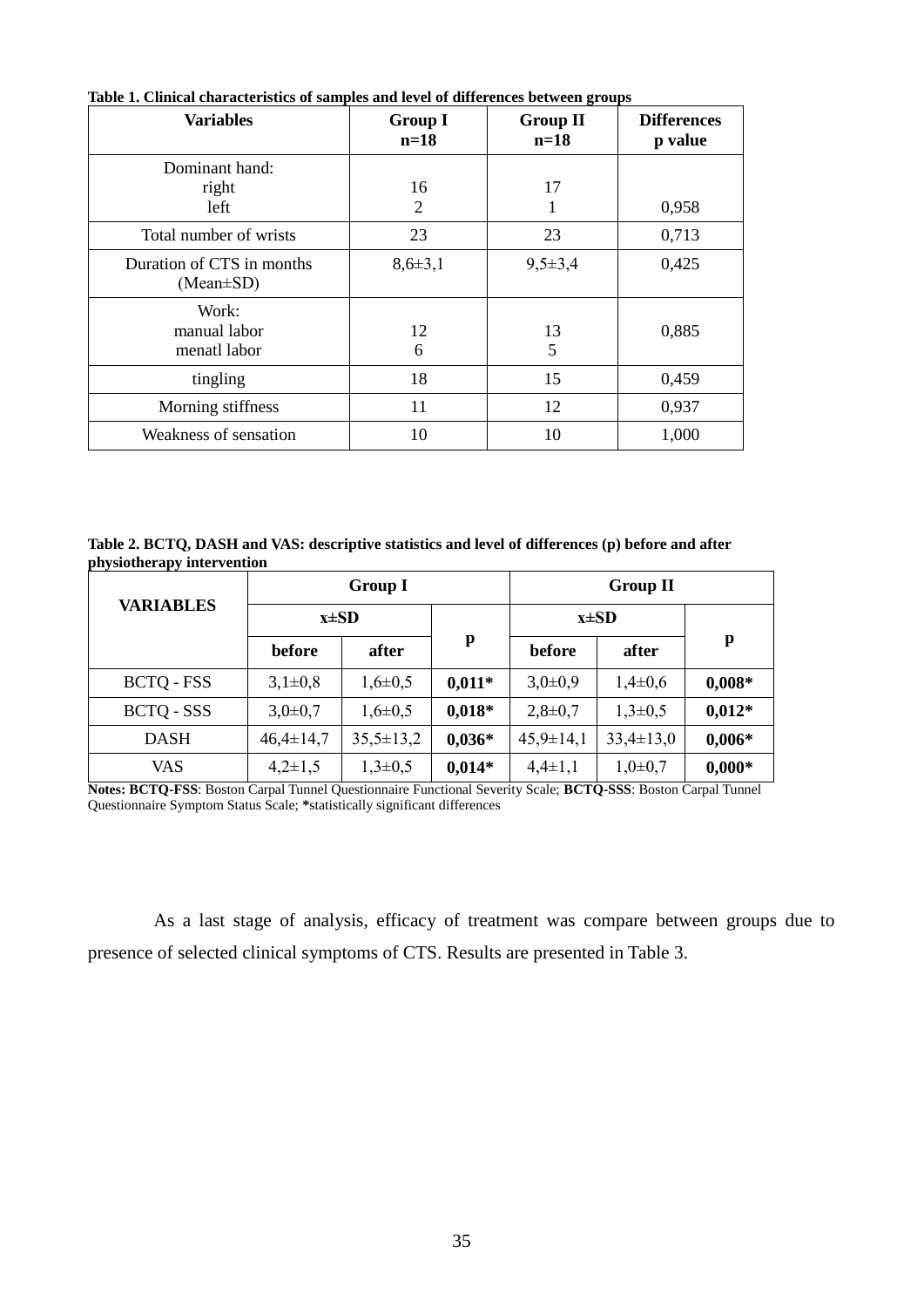| <b>VARIABLES</b>         | Group I $(n=18)$          |                  |          | Group II $(n=18)$         |                  |          |
|--------------------------|---------------------------|------------------|----------|---------------------------|------------------|----------|
|                          | <b>Number of subjects</b> |                  |          | <b>Number of subjects</b> |                  |          |
|                          | before                    | after            | p        | before                    | after            | p        |
| positive Phalen test     | 23                        | 6                | $0,011*$ | 23                        | 4                | $0,003*$ |
| tingling                 | 18                        | 5                | $0,000*$ | 15                        | 3                | $0,007*$ |
| morning stiffness        | 11                        |                  | $0,000*$ | 12                        |                  | $0,000*$ |
| weakness of<br>sensation | 10                        | $\boldsymbol{0}$ | $0,000*$ | 10                        | $\boldsymbol{0}$ | $0,000*$ |

**Table 3. Clinical symptoms: descriptive statistics and level of differences (p) before and after physiotherapy intervention**

**Notes: \*statistically significant differences**

In the next stage, patients in each group were divided into subgroups based on their severity of disease as follows: patients with only intermittent paraesthesias (CTS I degrees), with persistent numbness in the area supplied by the median nerve (CTS II degrees), and with paresis of the thenar muscles (CTS III degrees). Due to lack of subjects with III degree of CTS, this group was not took into account in further statistical analysis. Results are given in table 3 and table 4.

|                   | CTS degree I $(n=10)$ |                |          | $CTS$ degree II (n=8) |                 |          |
|-------------------|-----------------------|----------------|----------|-----------------------|-----------------|----------|
| VARIABLES         | $x\pm SD$             |                |          | $x\pm SD$             |                 |          |
|                   | before                | after          | p        | before                | after           | p        |
| <b>BCTQ - FSS</b> | $2,7\pm0,9$           | $1,5\pm0,5$    | $0,046*$ | $3,2\pm0,8$           | $1,8 \pm 0.5$   | $0,027*$ |
| BCTQ - SSS        | $2,6 \pm 0.7$         | $1,4\pm0,6$    | $0,043*$ | $3,1\pm0,9$           | $1,7\pm0,6$     | $0,031*$ |
| <b>DASH</b>       | $45,2\pm 14,3$        | $34,2\pm 12,6$ | $0,031*$ | $47,8 \pm 15,0$       | $37,3 \pm 13,4$ | $0,047*$ |
| VAS.              | $3,9\pm1,2$           | $0,8 \pm 0,3$  | $0,012*$ | $4,4\pm1,3$           | $1,5\pm0.8$     | $0,022*$ |

**Table 4. Group I: BCTQ, DASH, VAS - efficacy of median nerve neuromobilziation due to severity of CTS. Mean (x), standard deviation (SD) and level of differences (p)**

**Notes: BCTQ-FSS**: Boston Carpal Tunnel Questionnaire Functional Severity Scale; **BCTQ-SSS**: Boston Carpal Tunnel Questionnaire Symptom Status Scale; **\***statistically significant differences

**Table 5. Group II: BCTQ, DASH, VAS - efficacy of median nerve neuromobilziation with mid-carpal distraction due to severity of CTS. Mean (x), standard deviation (SD) and level of differences (p)**

|                   | CTS degree $I(n=9)$ |                 |          | CTS degree II $(n=9)$ |                 |          |
|-------------------|---------------------|-----------------|----------|-----------------------|-----------------|----------|
| <b>VARIABLES</b>  | $x\pm SD$           |                 |          | $x\pm SD$             |                 |          |
|                   | before              | after           | p        | before                | after           | p        |
| <b>BCTQ - FSS</b> | $2,6 \pm 0.9$       | $1,3\pm 0,5$    | $0,040*$ | $3,2\pm1,2$           | $1,6 \pm 0,6$   | $0,025*$ |
| BCTQ - SSS        | $2,5 \pm 1,0$       | $1,2\pm0,4$     | $0,041*$ | $3,0\pm1,1$           | $1,4\pm 0,5$    | $0,009*$ |
| <b>DASH</b>       | $44,5 \pm 14,1$     | $32,9 \pm 12,2$ | $0.024*$ | $46,7 \pm 14,8$       | $34,8 \pm 13,1$ | $0,011*$ |
| VAS               | $4,1 \pm 1,4$       | $0,7 \pm 0,3$   | $0,003*$ | $4,6 \pm 1,4$         | $1,2\pm 0,5$    | $0,002*$ |

**Notes: BCTQ-FSS**: Boston Carpal Tunnel Questionnaire Functional Severity Scale; **BCTQ-SSS**: Boston Carpal Tunnel Questionnaire Symptom Status Scale; **\***statistically significant differences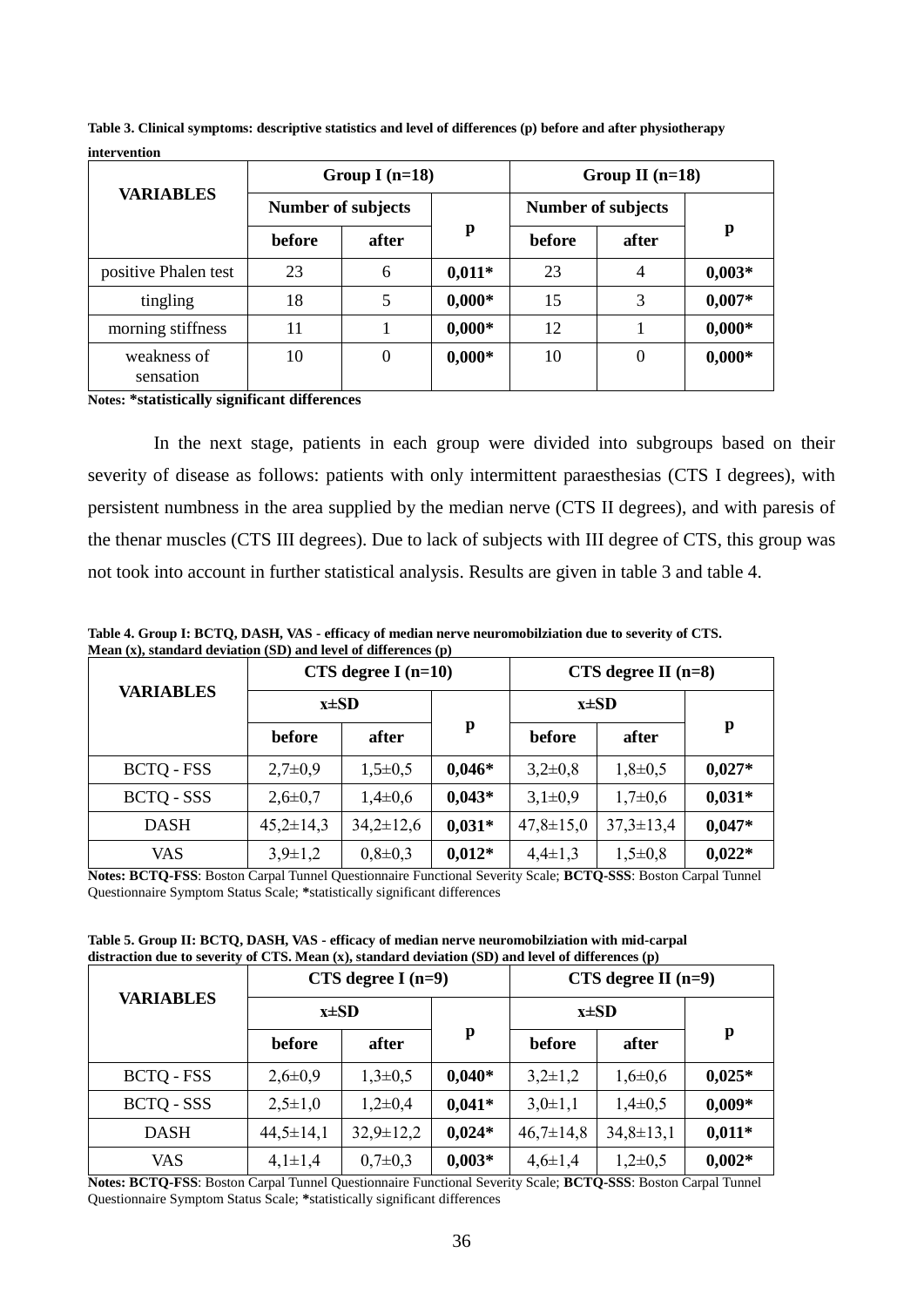#### **DISCUSSION**

The goal of treatment for carpal tunnel syndrome is to allow to return to normal function and activities and to prevent nerve damage and loss of muscle strength in fingers and hand. There is a strong or moderate evidence on efficacy of local and oral steroids, splints, and NSAIDs as well as limited or conflicting evidence of diuretics and yoga [13]. Non-surgical managment includes also physiotherapy. However, due to a numerous of physiotherapeutic approach in treatment of CTS, comparision of results obtained between selected methods are needed. Futhermore, use of a new methods or/and combinations of existing methods should be also conducted in clinical studies.

The present study was designed to determine whether a clinical benefit of median nerve neural mobilization is greater when midcarpal bone distraction is also attached to physiotherapy intervention. Results of the study presented here demonstrate a substantial improvement effect of both methods seen across all outcome measures. Comparisons across groups suggest a slightly more benefit of neural mobilization, when the rehabilitation process is supplemented by mid-carpal bone distraction technique.

The data presented in table 2 showed a significant differences between pre-treatment and post-treatment values. In the Boston Questionnaire Symptom Severity Scale and Functional Status Scale obtained level of differences were similar in both groups. However, after three weeks of treatment in VAS score and DASH score, more improvement was seen in the group II

Given the severity of CTS efficacy of median nerve neural mobilization versus efficacy of median nerve neural mobilization with mid-carpal distraction in BCTQ-Functional Severity Scale were similar or quite slightly better in favor of the second group. Comparison between groups, in case of BCTQ-Symptom Status Scale, demonstrated better results in this subscale when mid-carpal bone distraction were applied. The same relationships were observed in VAS score and DASH score. However, should be pay attention to one important fact. In group II, better improvement were obtained in patients with more advanced clinical status of CTS. From other side, in group I in BCTQ questionnaire better results of treatment were noted in patients with II degree of CTS than with I degree, but significantly greater improvement in DASH scale and VAS scale was received in patients with less advanced symptom severity. This results suggest that It is likely that patients with second degree of CTS would be more benefitted on mid-carpal distraction to improve hand function than subjects in less advanced of symptoms, when single neural mobilization seems to effective.

This study have some limitations. First of all, in this study I have no patients with third degree of CTS and further studies should be extended to this group of patients. Secondly, the study should cover a larger population of patients. Despite this limitations, at this stage of research, it appears that mid-carpal dostraction may be important element of treatment of patients with advances symptoms of CTS.